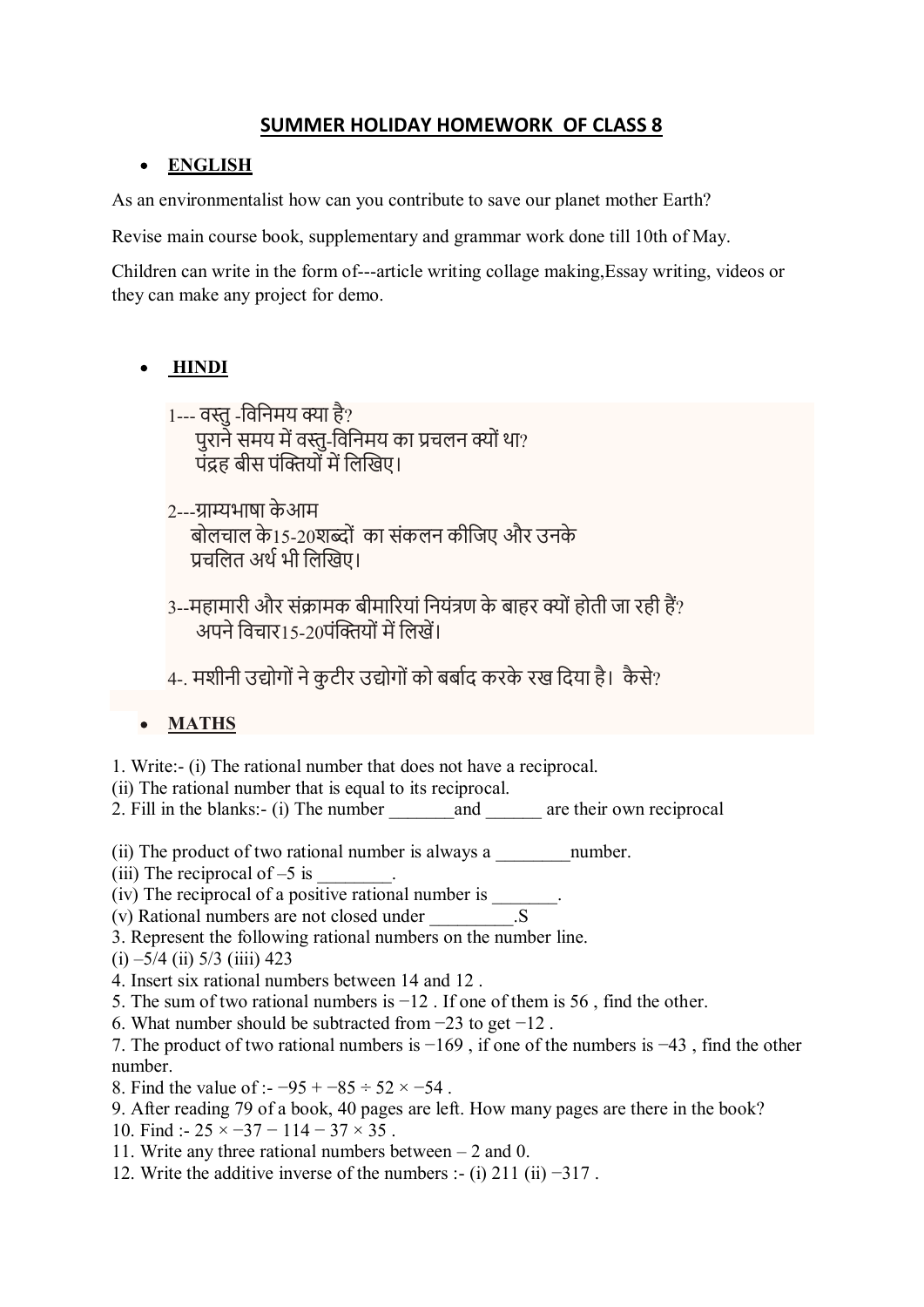- 13. Write the multiplicative inverse of the numbers :- (i) 54 (ii) 1 17 .
- 14. Find the value of :- {  $910 \times 412$  } + {  $916 \times -39$  }.
- 15. Find the value of :- 37 + −511 + −821 + 522 .
- 16. Find the value of :- −45 × 37 × 1516 .
- 17. Multiply 613 by the reciprocal of 526 .
- 18. Write three rational numbers greater than 5.
- 19. Add :- −12 + 18 + 316 .
- 20. Multiply :- 2636 × 12−5 × 115 .

$$
\fbox{OR}
$$





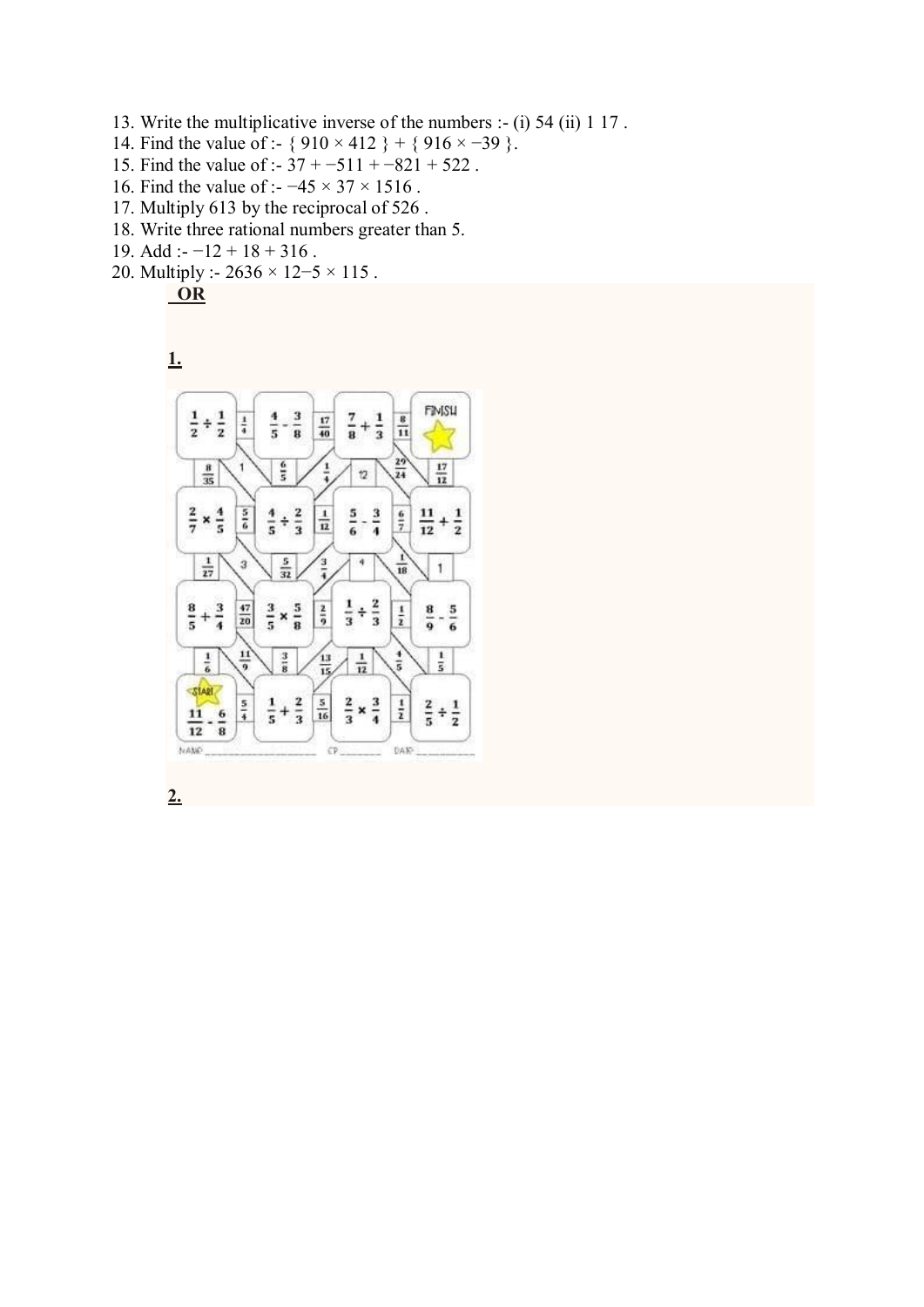

#### **SCIENCE**  $\bullet$

1. Make a food diary of your daily diet (mon-sun) for a week (including breakfast, lunch,snacks, dinner)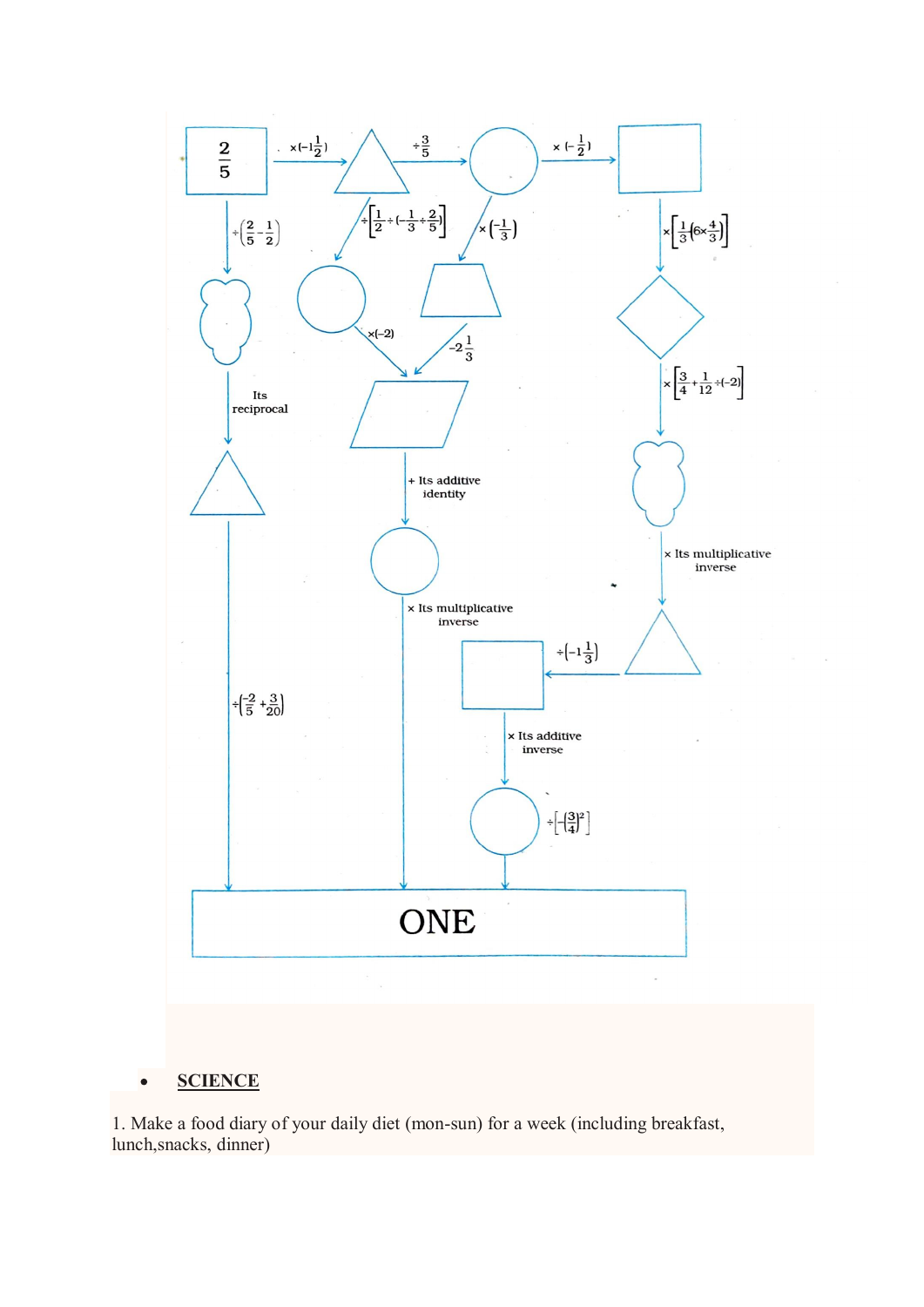2. Make a project on different types of rabi and kharif crops (you can paste the picture andwrite 2-3 lines about it).

3.Make a video by explaining that microorganisms are present in soil.

4.Make a ppt of harmful and useful microorganisms. (5-6 slides).

## **SOCIAL SCIENCE**

**HISTORY**  $\Box$  Write Short Notes on Mahatma Gandhi.  $\Box$  Write Short Notes on First war of Independence.

**GEOGRAPHY CH-3** Mineral and Power Resources-

1. Write down Distribution of Minerals.

2. Write the Non-Conventional Sources of Energy

## **CIVICS CH-1**

Write down the Fundamental Rights of Indian Constitution.

#### $\bullet$ **SANSKRIT**

<u>१</u>:-संस्कृत भाषा का क्र**ा महत्व है? आपको संस्कृत भाषा कै सेलगती** है? और क्र**ो**ं ?अपनेववचारों को सरल संस्कृत अथवा हहंदी मेंललखनेका प्रर<sup>ा</sup>स करें।

२:-10 फलों और 10 सब्जिर्ों के संस्कृत मेंनामों का संकलन करेंऔर ललखें।

३:-सुभावषतानन के5 श्लोकों को ललखेंऔर उन्हेंर**ाद करें।** 

४:- अपनी पाठ्रु पुस्तक मेंसेहदए हुए कोई एक शजद रूप और एक धातुरूप ललखें।

५:- 1 से50 तक संस्कृत मेंगगनती ललखें।

# \* **GK**

Make a project on inspiring women of India (you can paste the picture and write 2-3 lines about it )

Write short note on these given topics:

- i) Judicial system in India
- ii) Sports legends.
- iii) Make a collage on measuring instruments.

# **COMPUTER**

## **Chapter no**.-**10**

**Name of Chapter**- Future Possibilities of Artificial Intelligence

Make a note of following given topics in holiday notebook**-**

- 1. Evolution of Artificial Intelligence.
- 2. Future Possibilities of Artificial Intelligence in various fields.
	- AI in Military
	- AI in Research
	- AI in Healthcare
	- AI in Entertainment